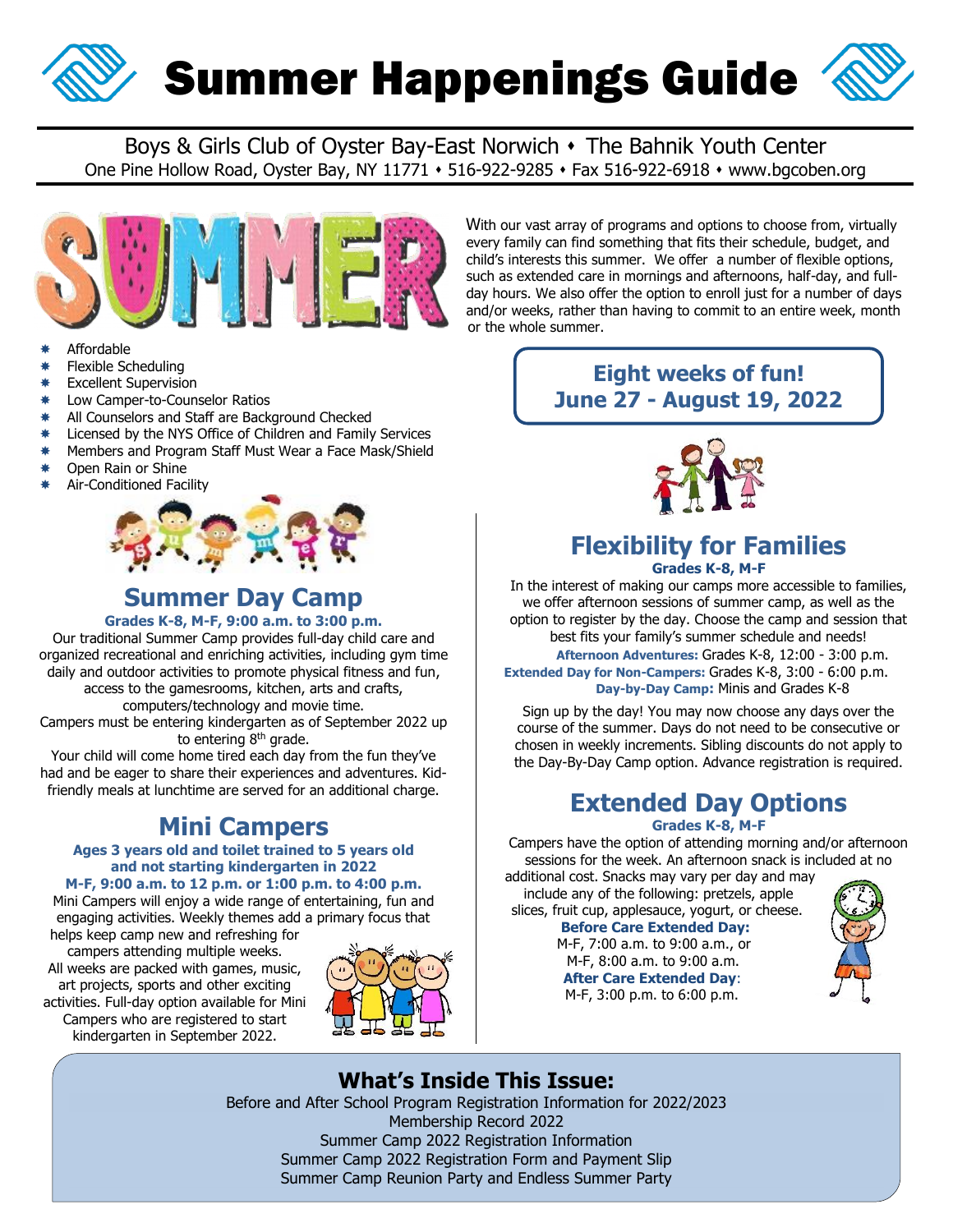### **REGISTERING FOR SUMMER PROGRAMS IS EASY!**

A complete registration packet is available at the Club and online at www.bgcoben.org. You may stop in anytime between 9:00 a.m. and 6:00 p.m., Monday-Friday, to obtain a registration packet. Please complete the packet and return with the non-refundable deposit, along with your camper's registration form and applicable documentation. For your convenience, we offer several ways to register. You may complete and submit the information contained in this Guide via mail, drop it off at the Club, or schedule an appointment, and one of our staff members will assist you with the registration process. Call 516-922-9285, ext. 15, to schedule a mutually convenient time.



Registration begins Tuesday, March 1<sup>st</sup>, and is accepted on a first-come, first-served basis. There will be limited enrollment per session, so we urge that registration be made early and for the exact number of camping sessions desired.

### **SUMMER REGISTRATION INFORMATION**

- Complete one registration form per child. Choose the session(s) you wish your child to attend. Please note that switching of sessions/days/weeks after registration is received is not permitted.
- A current Club membership is required to enroll. Membership is valid thru December 31, 2022.
- A deposit of one half of the entire fee is due at registration. The balance is due on or before Friday, May 13, 2022.
- Registrations submitted after Friday, May 13<sup>th</sup>, must be paid in full.
- For Mini Campers only: Medical Form, including Immunization Record with physician's authorization indicating child's ability to participate in all camp activities, is due on or before Wednesday, June  $1<sup>st</sup>$ . No child may attend summer programs without a current medical form signed by both parent and physician. Camp Medical Form and Blue Card can be found on our website here: [www.bgcoben.org/summer-camp-forms.html.](http://www.bgcoben.org/summer-camp-forms.html)
- Payment by cash, check, MasterCard, Visa, or AMEX.
- Tuition is non-refundable. Under no circumstances will refunds be issued for absences, changes, withdrawals, or terminations.

Once all completed forms and applicable fees are received, you will be notified via email of your child's placement in our summer programs, if space is available. In the event we are unable to accommodate your requested schedule, we will offer you any remaining spots we have left in our camp. Submission of registration, required documentation, and all applicable fees

does not guarantee a spot in our summer programs. Campers will be placed in our program on a first-come, first-served basis, based on availability.

### **PARENT ORIENTATION**

A virtual presentation will be emailed to parents, along with confirmation. Interested families may schedule a tour by calling, 516-922-9285.

### **SUMMER LUNCH OPTION**

The Club offers a meal plan option for those campers in grades K-8 for an additional fee of \$25.75 per week, or \$5.15 per day. The lunch meal plan must be purchased the Monday prior to your child's start date. If you decide, for whatever reason, to pack a lunch or additional snacks, please be sure to omit any products containing nuts for the safety of other children who may have severe allergies.

Sample Meal Plan: Monday-Chicken Nuggets and French Fries, Tuesday-Mac & Cheese and Tater Tots, Wednesday-Frozen Pizza and a Garlic Knot, Thursday-Cheeseburger and French Fries, Friday-French Toast Sticks and Yogurt. Menu is subject to change based on availability.

### **SUMMER SCHOLARSHIP APPLICATIONS**

### **Due: Monday, April 25, 2022**

Scholarships are offered to those families with the greatest need, as it is the goal of the organization that every child, regardless of a parent's ability to pay, will be able to participate. For those who qualify, financial assistance is provided through donations to our Scholarship Fund. Scholarship Applications are available at the Club. Submit federal and state 2021 tax returns, W-2 forms, and Registration Form. Scholarship applicants are not required to submit a deposit. Since a limited number of scholarships are available, it is strongly recommended that completed documents be submitted on or before the application deadline. A valid Club membership is required to apply for scholarship.

### **"SEASON PASS" TEEN CENTER DROP IN PROGRAM**

**Grades 7-12; Eight Weeks, June 27 – August 19, 2022**

Members may drop in the gamesroom and/or enjoy physical activities in the gym. Monday to Friday, 3:00 p.m. - 6:00 p.m. Early bird registration price of \$14.00 is valid until Friday, May 13, 2022; thereafter the price is \$25.00.

### **AFTERNOON ADVENTURES - GRADES K-8**

Eight weeks of fun-filled afternoons! We'll meet at 12 noon and eat up! Each afternoon starts with lunch, which may be purchased in advance, or brought from home. Afternoon Adventures' members spend time on the playground (weather permitting) and participate in activities, which may include arts and crafts, S.T.E.A.M., Summer Brain Gain, cooking lessons, physical activity, character development, games and challenges. Please note that presentations scheduled for Summer Camp participants take place during the morning and are **not** part of the Afternoon Adventures program.

### **CAMP AND FUN … ALL YEAR LONG …**

When School is out, the Club is open! The Club runs Full and Half-Day Camps when school is not in session. All members are eligible to participate in these camps and do not need to attend Oyster Bay-East Norwich Central School District or be a member of the Before or After School Program. Upcoming Full and Half-Day Camp Dates: Friday, April 15, 2022 thru Friday April 22, 2022 (Spring Break), Friday, May 27, 2022 (Memorial Day)**,** Monday, June 20, 2022 (Juneteenth). Please visit our website or contact the Club for more information.

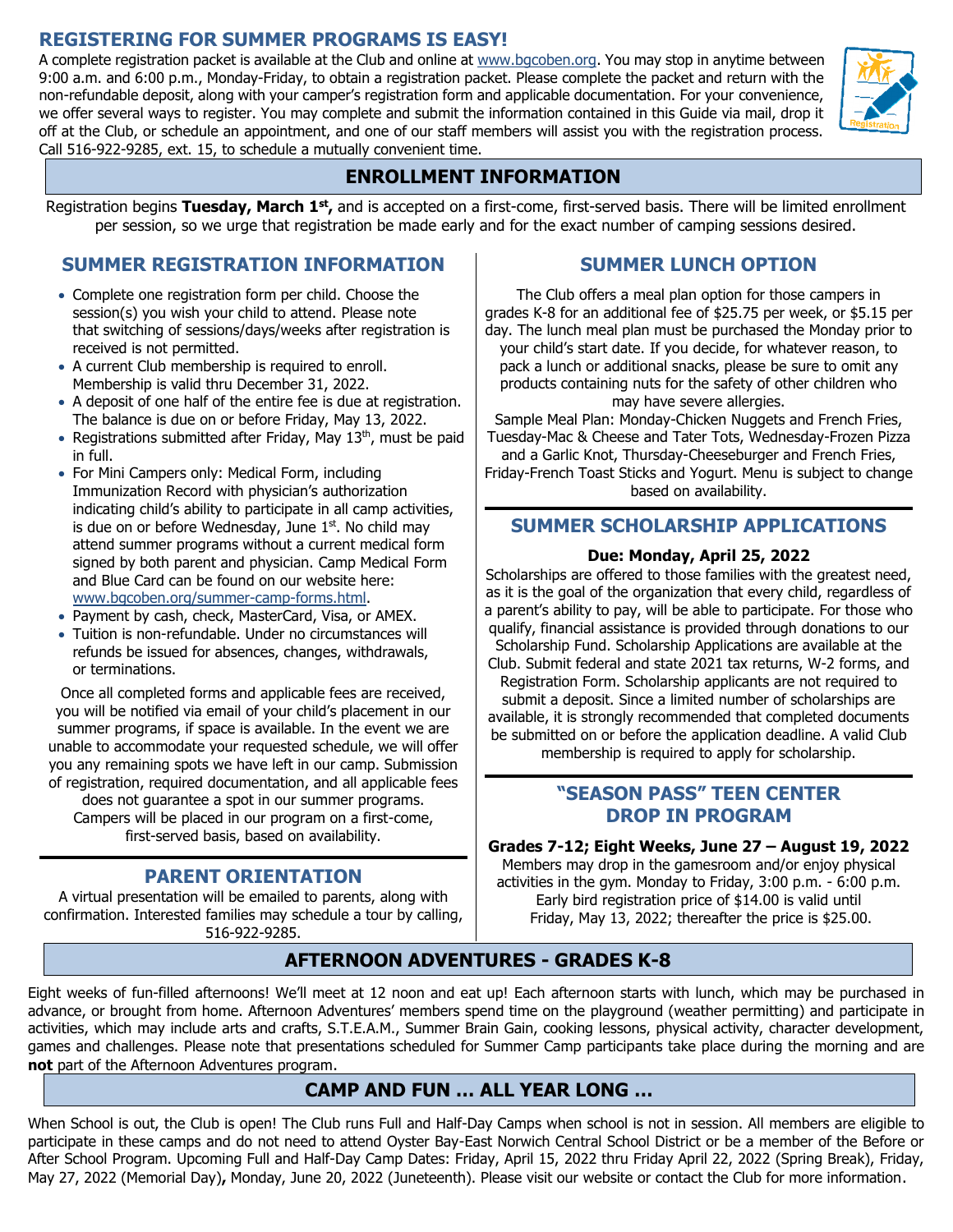### **REGISTRATION FOR 2022/2023 BEFORE AND AFTER SCHOOL PROGRAMS**



### **FOR GRADES K-6 Registration begins Monday, March 14, 2022**

Registration for the 2022/2023 Before and After School Programs begins on Monday, March 14, 2022. Registration packets are available at the Club and online at [www.bgcoben.org.](http://www.bgcoben.org/)

Registration may be completed and submitted in person or by mail, and will be on a first-come, first-served basis.

Registrants of the Before School Program, **grades K-6**, enjoy a light, healthy breakfast and participate in fun, age-appropriate activities before the start of each school day. The program, which operates Monday-Friday, begins at 7:00 a.m., and transportation is provided to Theodore Roosevelt Elementary School and James H. Vernon School.

The After School Program provides children in **grades K-6** with a safe, fun environment with caring staff members and friends. Transportation is provided to the Club from Theodore Roosevelt Elementary School and James H. Vernon School at dismissal. The program operates Monday-Friday, from dismissal time until 6:30 p.m. each day school is in session.

### **LICENSING**

New York State Office of Children & Family Services, Long Island Regional Office, Division of Child Care Services, Perry Duryea State Office Building, 250 Veterans Memorial Highway, Suite 2A-20, Hauppauge, New York 11788. Keith Fitzpatrick, Licensing Agent, 631-240-2550.



### **BILINGUAL OUTREACH COORDINATOR CATHY BARRUNDIA**

Queridos amigos recuerden que yo estoy a su disposición para responder a cualquier pregunta acerca de nuestros programas o para asistirles con la traducción de documentos relacionados con el Club. Me pueden llamar al 516- 922-9285, ext. 13, con toda confianza.

Greetings from the Bilingual Outreach Coordinator at the Boys & Girls Club! I am available to answer your questions regarding our Club and to assist you in translating or completing forms related to the Club. Feel free to call me at 516-922-9285, ext. 13, or email [CBarrund@bgcoben.com.](mailto:CBarrund@bgcoben.com)

### **ARE YOU CONNECTED?**

Stay informed of the latest Club news and happenings! Get live updates of Club events and learn about our exciting programs. Visit our website [www.bgcoben.org](http://www.bgcoben.org/) and like us on Facebook and Instagram. Text @BGCSummer2022 to 81010 to join our Summer Camp Group on Remind!

### **Join or Renew Your Membership … Membership is Valid thru December 31, 2022.**

| <b>Member</b>                                                                | <b>Rates</b> | <b>Renewal</b><br><b>Rates</b> | <b>Sibling Discount</b>            | <b>One Event</b><br><b>Membership</b><br>$***$ |
|------------------------------------------------------------------------------|--------------|--------------------------------|------------------------------------|------------------------------------------------|
| Minis (ages 3 and toilet trained to 5 years old,<br>not yet in kindergarten) | \$25.00      | \$20.00                        | \$5.00 off for each child added on | \$12.50                                        |
| Grades K-5                                                                   | \$40.00      | \$35.00                        | \$5.00 off for each child added on | \$20.00                                        |
| Grades 6-12 - Teen Membership                                                | \$20.00      | \$15.00                        | \$5.00 off for each child added on | \$10.00                                        |

Annual membership includes 5 free events:

Day for Kids, Family Game Night, National Fitness Challenge, Youth Recognition Ceremony, and Endless Summer Party.

\*\*Renewal Rates and Sibling Discounts are not available on One-Event Memberships.

For more information, please refer to the Club's website at [www.bgcoben.org.](http://www.bgcoben.org/)



### **SUMMER CAMP REUNION**

Friday, April 8th, 6:45 p.m. to 9:30 p.m.

Head to the Club to experience all the fun of Summer Camp. The evening will start with kickball and playground fun. Participants will enjoy being creative in the kitchen preparing yummy "Dirt Cups" and then head to the art room for tie-dye fun. Don't forget to bring a

labeled white T-Shirt in a Zip Lock bag. Snacks will be served and pizza can be purchased in advance for \$3.25 a slice. This event is free for all 2021 Summer Camp participants and for members registered for 2022 Summer Camp. Non-camp participants may attend the event for a fee, but active membership is required. Pre-registration is required.

**This Event is Generously Sponsored by Roseann and John Celauro.**

### **ENDLESS SUMMER PARTY**

### Wednesday, August  $17<sup>th</sup>$ , 3:15 p.m. to 5:30 p.m.

We are going to hold on to summer for as long as we can. Grab your bathing suit and/or a change of clothes and head for foam fun and water play. Tie-dye action will be in full swing, but this time bring a white or light colored pillow case so you can take home a souvenir that will give you sweet dreams until next summer. Party games and arts and crafts will round out this awesome tribute to another great summer at the Club! Snacks will be served. This event is free for all members. Pre-registration is required.

**This Event is Generously Sponsored by Nelson DeMille.**

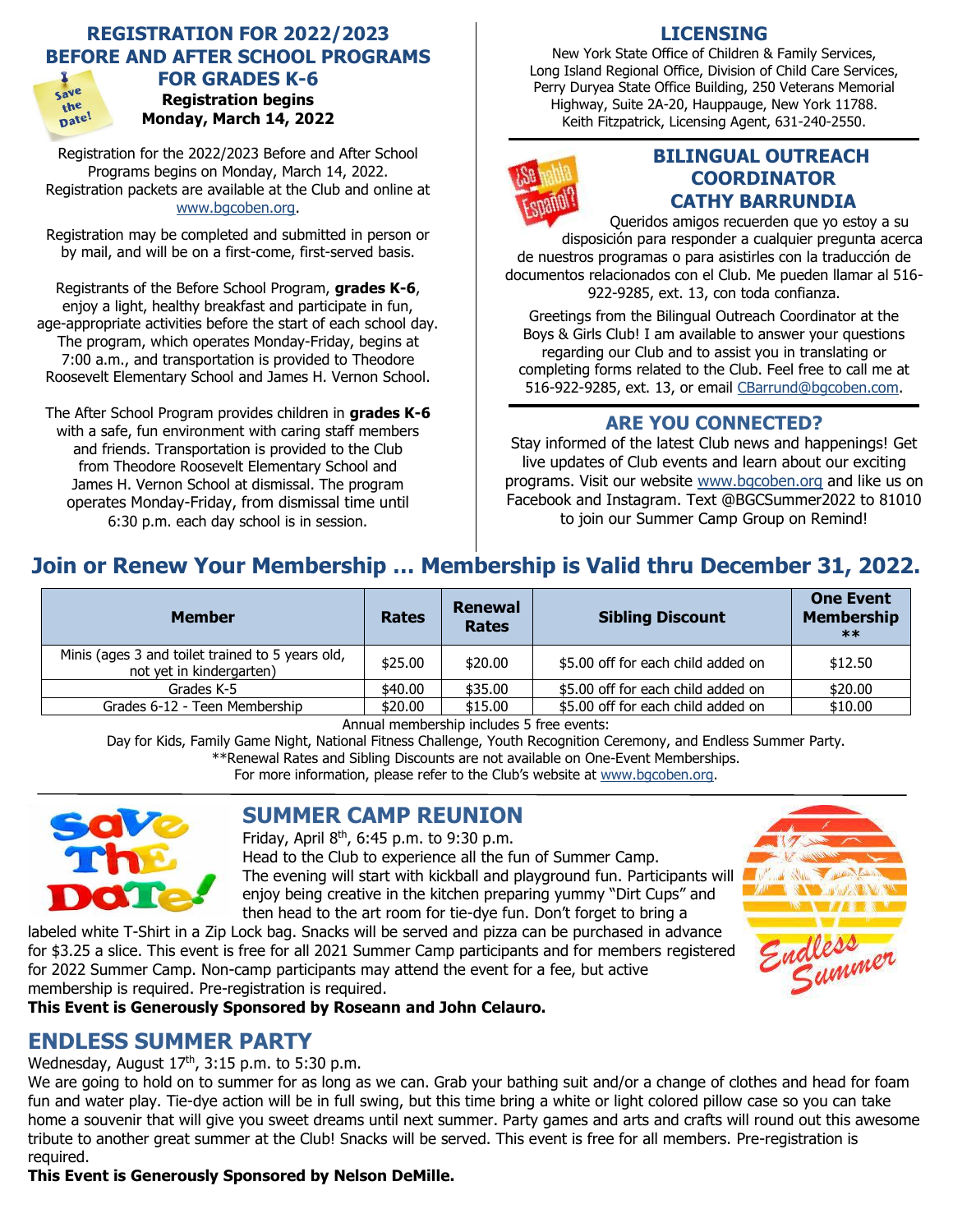#### **REGISTRATION FORM**

| Last Name:                      | First Name:                                                                                                                                                                                                                            | Girl<br>π. | Boy<br>σ |
|---------------------------------|----------------------------------------------------------------------------------------------------------------------------------------------------------------------------------------------------------------------------------------|------------|----------|
| Telephone:                      | Date of Birth:<br><u> 1989 - Jan Barnett, fransk politik (d. 1989)</u>                                                                                                                                                                 | Age:       |          |
| Address:                        | Town:<br>the control of the control of the control of the control of the control of the control of the control of the control of the control of the control of the control of the control of the control of the control of the control | Zip:       |          |
| School:                         |                                                                                                                                                                                                                                        |            |          |
| E-mail Address Parent/Guardian: |                                                                                                                                                                                                                                        |            |          |

E-mail Address Member:

| <b>•Summer Program Options and Pricing: *Returning 2021 campers now qualify for a renewal discount!</b> |    |                    |  |                   |  |                         |    |                |
|---------------------------------------------------------------------------------------------------------|----|--------------------|--|-------------------|--|-------------------------|----|----------------|
| Program                                                                                                 |    | <b>Weekly Rate</b> |  | <b>Daily Rate</b> |  | <b>Sibling Discount</b> |    | Renewal Rates* |
| Mini (morning session 9 a.m. to 12 p.m. afternoon session 1 p.m. to 4 p.m.):                            |    | 169.95             |  | 35.69             |  | 164.85                  |    | 166.55         |
| Summer Camp, K-2 (9 a.m. to 3 p.m.):                                                                    |    | 262.65             |  | 55.16             |  | 254.77                  |    | 257.40         |
| Summer Camp, 3-8 (9 a.m. to 3 p.m.):                                                                    |    | 231.75             |  | 48.67             |  | 224.80                  | \$ | 227.12         |
| Extended Day for Campers (morning session, 7 a.m. to 9 a.m.):                                           | эħ | 43.78              |  | 9.19              |  | 42.47                   |    |                |
| Extended Day for Campers (morning session, 8 a.m. to 9 a.m.):                                           |    | 21.89              |  | 4.59              |  | 21.23                   |    |                |
| Extended Day for Campers (afternoon session, 3 p.m. to 6 p.m.):                                         |    | 65.66              |  | 13.79             |  | 63.70                   |    |                |
| Extended Day for Campers (both morning and afternoon sessions):                                         |    | 77.25              |  | 16.22             |  | 74.93                   |    |                |
| Afternoon Adventures for K-8 (afternoon session, 12 p.m. to 3 p.m.):                                    |    | 103.00             |  | 21.63             |  | 99.91                   |    |                |
| Extended Care for Non-Campers (afternoon session, 3 p.m. to 6 p.m.):                                    |    | 103.00             |  | 21.63             |  | 99.91                   |    |                |
| Lunch Option:                                                                                           |    | 25.75              |  | 5.15              |  |                         |    |                |
| Day of Registration Surcharge:                                                                          |    | 10.00              |  | 10.00             |  |                         |    |                |

**Membership Fee:** Valid January 1, 2022 to December 31, 2022, requires Membership Record, Signed Parental Authorization Form and Membership Fee. Mini Members are required to additionally submit a Physical/Immunization Record.

**Summer Programs Registration:** Please select  $\checkmark$  the week(s) you would like to register your child for:

|                                                       | Mini Campers                            | Summer<br>Camp   | Extended<br>Care<br><b>Before</b> |            | Extended<br>Care<br>After | Extended<br>Care<br>Before/After     | Meal Plan              |                   | Afternoon<br>Adventures | Extended<br>Care<br>Non-Campers |
|-------------------------------------------------------|-----------------------------------------|------------------|-----------------------------------|------------|---------------------------|--------------------------------------|------------------------|-------------------|-------------------------|---------------------------------|
| <b>Weekly Session</b>                                 | 3-5 years old<br>(see restrictions)     | Grades K-8       |                                   | Grades K-8 | Grades K-8                | Grades K-8                           | Grades K-8             |                   | Grades K-8              | Grades K-8                      |
|                                                       | 9 a.m. to 12 p.m. _<br>1 p.m. to 4 p.m. | 9 a.m. to 3 p.m. | 7 a.m.                            | 8 a.m.     | 3 p.m. to 6 p.m.          | 7 a.m. to 9 a.m.<br>3 p.m. to 6 p.m. | <b>Daily</b><br>\$5.15 | Weekly<br>\$25.75 | 12 p.m. to 3 p.m.       | 3 p.m. to 6 p.m.                |
| Wk 1-June 27 <sup>th</sup> -July 1st                  |                                         |                  |                                   |            |                           |                                      |                        |                   |                         |                                 |
| Wk 2-July 5 <sup>th</sup> -July 8 <sup>th</sup>       |                                         |                  |                                   |            |                           |                                      |                        |                   |                         |                                 |
| Wk 3-July 11 <sup>th</sup> -July 15 <sup>th</sup>     |                                         |                  |                                   |            |                           |                                      |                        |                   |                         |                                 |
| Wk 4-July 18th-July 22th                              |                                         |                  |                                   |            |                           |                                      |                        |                   |                         |                                 |
| Wk 5-July 25 <sup>th</sup> -July 29 <sup>th</sup>     |                                         |                  |                                   |            |                           |                                      |                        |                   |                         |                                 |
| Wk 6-August 1st-August 5th                            |                                         |                  |                                   |            |                           |                                      |                        |                   |                         |                                 |
| Wk 7-August 8 <sup>th</sup> -August 12 <sup>th</sup>  |                                         |                  |                                   |            |                           |                                      |                        |                   |                         |                                 |
| Wk 8-August 15 <sup>th</sup> -August 19 <sup>th</sup> |                                         |                  |                                   |            |                           |                                      |                        |                   |                         |                                 |
| Number of Weeks:                                      |                                         |                  |                                   |            |                           |                                      |                        |                   |                         |                                 |
| Cost per Day/Week:                                    |                                         |                  |                                   |            |                           |                                      | \$5.15                 | \$25.75           |                         |                                 |
| <b>Total Amount Due:</b>                              |                                         |                  |                                   |            |                           |                                      |                        |                   |                         |                                 |

**Day-By-Day Registration:** Please check the program(s) you would like to register your child for Day-By-Day Registration:

□ Mini Campers □ Summer Camp □ Camp Extended Care Before □ Camp Extended Care After □ Afternoon Adventures □ Extended Care – Non-Campers

Please circle the day(s) you would like to register your child for:

|      | June/July 2022 |         |           |                 |         |      | August 2022 |         |           |            |        |          |
|------|----------------|---------|-----------|-----------------|---------|------|-------------|---------|-----------|------------|--------|----------|
| Week | Monday         | Tuesday | Wednesday | Thursdav        | Friday  | Week | Mondav      | Tuesdav | Wednesday | Thursdav   | Friday | Total    |
|      | 55             | 28      | 29        | 30              |         |      |             |         |           |            |        | Number   |
|      |                |         |           |                 |         |      |             |         | 10        | <b>. .</b> | ᅩᄼ     | of Days: |
|      | ᆠ              | 17<br>ᅭ | 13        | 14              | ᅩ       |      | 15          | 16      |           | 18         | 19     |          |
|      | 1 0<br>Ιŏ      | 19      | 20        | <b>D</b> 1<br>ᅩ | רר<br>୵ |      |             |         |           |            |        |          |
|      | חר<br>23       | 26      | 27        | 28              | 29      |      |             |         |           |            |        |          |

**"Season Pass Teen Center," Grades 7-12:** Early Bird Registration Deadline, Friday, May 13, 2022, Fee: \$14.00, thereafter \$25.00. **Select\_\_\_\_\_\_\_\_\_**

**Registration Information:** Registration is limited to a first-come, first-served basis. There are no refunds for absences, changes, withdrawals or terminations, and switching of sessions/days/weeks will not be permitted. There will be no exceptions to this policy. Please use the Payment Slip included. (A separate Payment Slip for each child being registered is required.)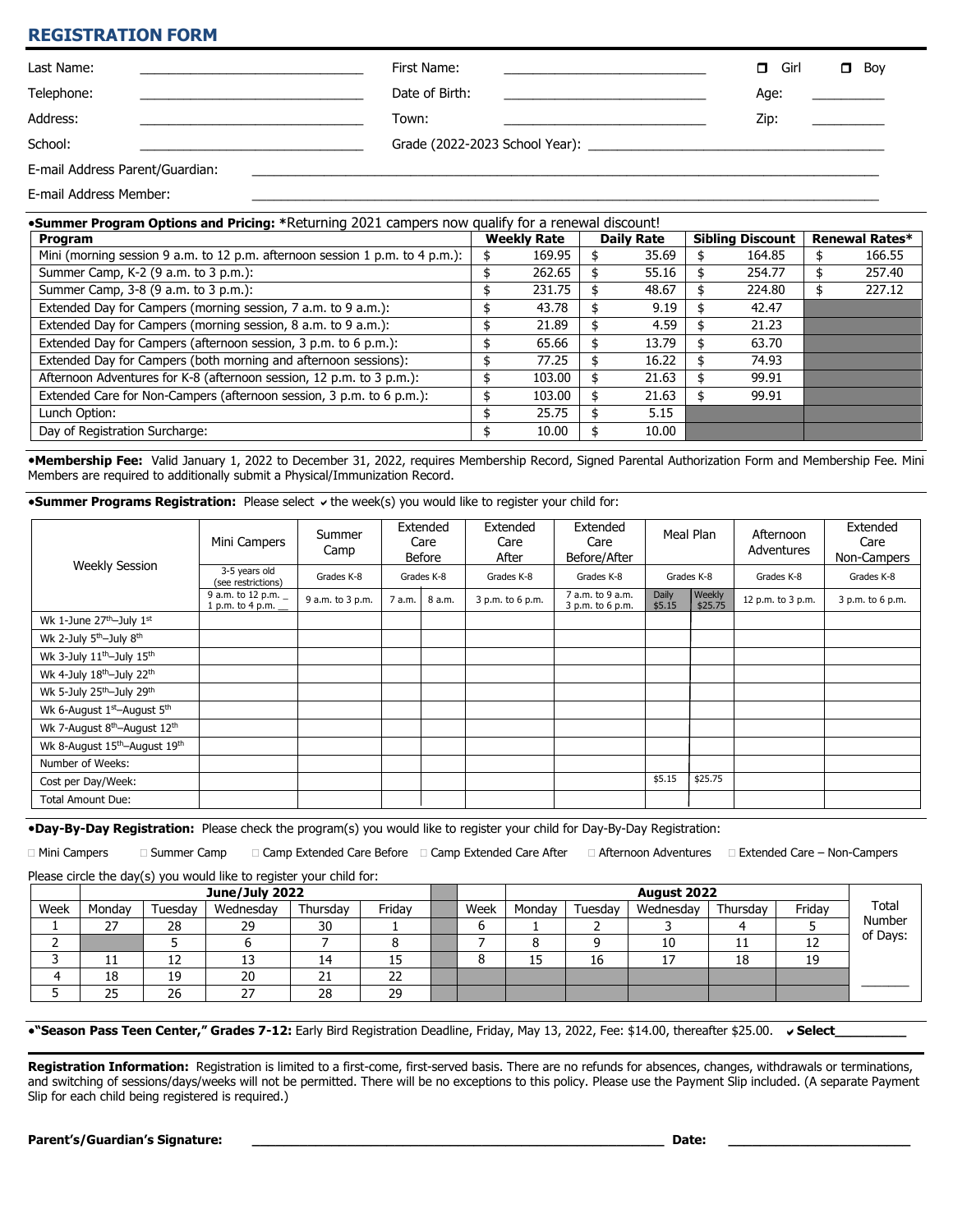| Membership Number: (for office use only)<br>Mini Membership, ages 3-5<br>Membership, grades: K-6<br>Teen Membership, grades: 7-12<br>One-Event Membership<br>Membership: □ New □ Renewal, Last Year Attended: _______________________________ |                   | $22 -$<br>requires Membership Record, Blue Card, OCFS 6040 Form Physical/Immunization Record, and Membership Fee.<br>requires Membership Record, Blue Card, OCFS 6040 Form and Membership Fee.                                                                                                                                                                                                      | Date:                                                                                                                |                                         |
|-----------------------------------------------------------------------------------------------------------------------------------------------------------------------------------------------------------------------------------------------|-------------------|-----------------------------------------------------------------------------------------------------------------------------------------------------------------------------------------------------------------------------------------------------------------------------------------------------------------------------------------------------------------------------------------------------|----------------------------------------------------------------------------------------------------------------------|-----------------------------------------|
|                                                                                                                                                                                                                                               |                   |                                                                                                                                                                                                                                                                                                                                                                                                     |                                                                                                                      |                                         |
|                                                                                                                                                                                                                                               |                   | requires Membership Record, Blue Card, OCFS 6040 Form Membership Fee;<br>Mini Members Only: Physical/Immunization Record.                                                                                                                                                                                                                                                                           | requires Membership Record, Blue Card, OCFS 6040 Form and Membership Fee.                                            |                                         |
|                                                                                                                                                                                                                                               |                   |                                                                                                                                                                                                                                                                                                                                                                                                     |                                                                                                                      |                                         |
| Incomplete Applications will not be processed.                                                                                                                                                                                                |                   |                                                                                                                                                                                                                                                                                                                                                                                                     |                                                                                                                      |                                         |
| Member/Family Information: Please print clearly in ink.                                                                                                                                                                                       |                   |                                                                                                                                                                                                                                                                                                                                                                                                     |                                                                                                                      |                                         |
|                                                                                                                                                                                                                                               |                   |                                                                                                                                                                                                                                                                                                                                                                                                     | <u> 1989 - Johann John Harry Harry Harry Harry Harry Harry Harry Harry Harry Harry Harry Harry Harry Harry Harry</u> | $\Box$ Boy<br>$\Box$ Girl               |
|                                                                                                                                                                                                                                               |                   |                                                                                                                                                                                                                                                                                                                                                                                                     | <u> 1990 - Johann Barbara, martin amerikan ba</u>                                                                    | Age:                                    |
| Address:                                                                                                                                                                                                                                      |                   |                                                                                                                                                                                                                                                                                                                                                                                                     | <u> 1980 - Johann John Stone, markin fan it ferstjer fan it ferstjer fan it ferstjer fan it ferstjer fan it fers</u> | Zip:                                    |
| School:                                                                                                                                                                                                                                       | Current Grade:    |                                                                                                                                                                                                                                                                                                                                                                                                     |                                                                                                                      |                                         |
|                                                                                                                                                                                                                                               |                   |                                                                                                                                                                                                                                                                                                                                                                                                     | □ Hispanic/Latino □ Asian □ Am. Indian □ Other                                                                       |                                         |
|                                                                                                                                                                                                                                               |                   |                                                                                                                                                                                                                                                                                                                                                                                                     |                                                                                                                      | Mobile: ___________________             |
| Mother's Name:                                                                                                                                                                                                                                |                   |                                                                                                                                                                                                                                                                                                                                                                                                     |                                                                                                                      | Mobile: ____________________            |
|                                                                                                                                                                                                                                               |                   |                                                                                                                                                                                                                                                                                                                                                                                                     |                                                                                                                      | Mobile: ____________________            |
| E-mail Address Parent/Guardian:                                                                                                                                                                                                               |                   |                                                                                                                                                                                                                                                                                                                                                                                                     |                                                                                                                      |                                         |
|                                                                                                                                                                                                                                               |                   |                                                                                                                                                                                                                                                                                                                                                                                                     |                                                                                                                      |                                         |
| <b>LAST NAME</b>                                                                                                                                                                                                                              | <b>FIRST NAME</b> | The following individuals, 16 years of age or older, are authorized to pick up my child(ren) from the Clubhouse. I will inform each person listed below that they will<br>be required to present proper identification. Any changes to this list will be made in advance by written notification. I understand that my child(ren) will not be<br><b>HOME TELEPHONE</b><br><b>NUMBER/CELL NUMBER</b> | <b>WORK TELEPHONE</b><br><b>NUMBER</b>                                                                               | <b>RELATIONSHIP TO</b><br><b>MEMBER</b> |
|                                                                                                                                                                                                                                               |                   |                                                                                                                                                                                                                                                                                                                                                                                                     |                                                                                                                      |                                         |
| E-mail Address Member:<br>Pick-Up Authorization:<br>released to those who are not on this list or added in writing.                                                                                                                           |                   |                                                                                                                                                                                                                                                                                                                                                                                                     |                                                                                                                      |                                         |
|                                                                                                                                                                                                                                               |                   | My child has my permission to walk or ride on his/her bike home from the Club (Grades 7 & up only):                                                                                                                                                                                                                                                                                                 | $\Box$ Yes<br>$\square$ No                                                                                           |                                         |
| Total Household Income (Gross) and Information:                                                                                                                                                                                               |                   |                                                                                                                                                                                                                                                                                                                                                                                                     |                                                                                                                      |                                         |
| \$1-\$72,950                                                                                                                                                                                                                                  |                   | It is mandatory that this section of the application be completed, as it is a requirement of our funding sources. This information is kept in strict confidence and will<br>have no effect on your cost for the program. Please indicate the dollar amount of your total household income:<br>$2\frac{$72,951-883,150}{2}$ \$83,151-\$93,550                                                        | 593,551-\$103,900<br>\$137,151-over                                                                                  | $$103,901 - $112,250$                   |
|                                                                                                                                                                                                                                               |                   | Total number of people in household: ____________ Number of children in family: __________ Single-parent family: ____ Yes ___ No                                                                                                                                                                                                                                                                    |                                                                                                                      |                                         |
|                                                                                                                                                                                                                                               |                   |                                                                                                                                                                                                                                                                                                                                                                                                     |                                                                                                                      |                                         |
|                                                                                                                                                                                                                                               |                   |                                                                                                                                                                                                                                                                                                                                                                                                     |                                                                                                                      |                                         |
| In an Emergency, Please Notify (other than parents):                                                                                                                                                                                          |                   | Relationship: _____________________                                                                                                                                                                                                                                                                                                                                                                 |                                                                                                                      |                                         |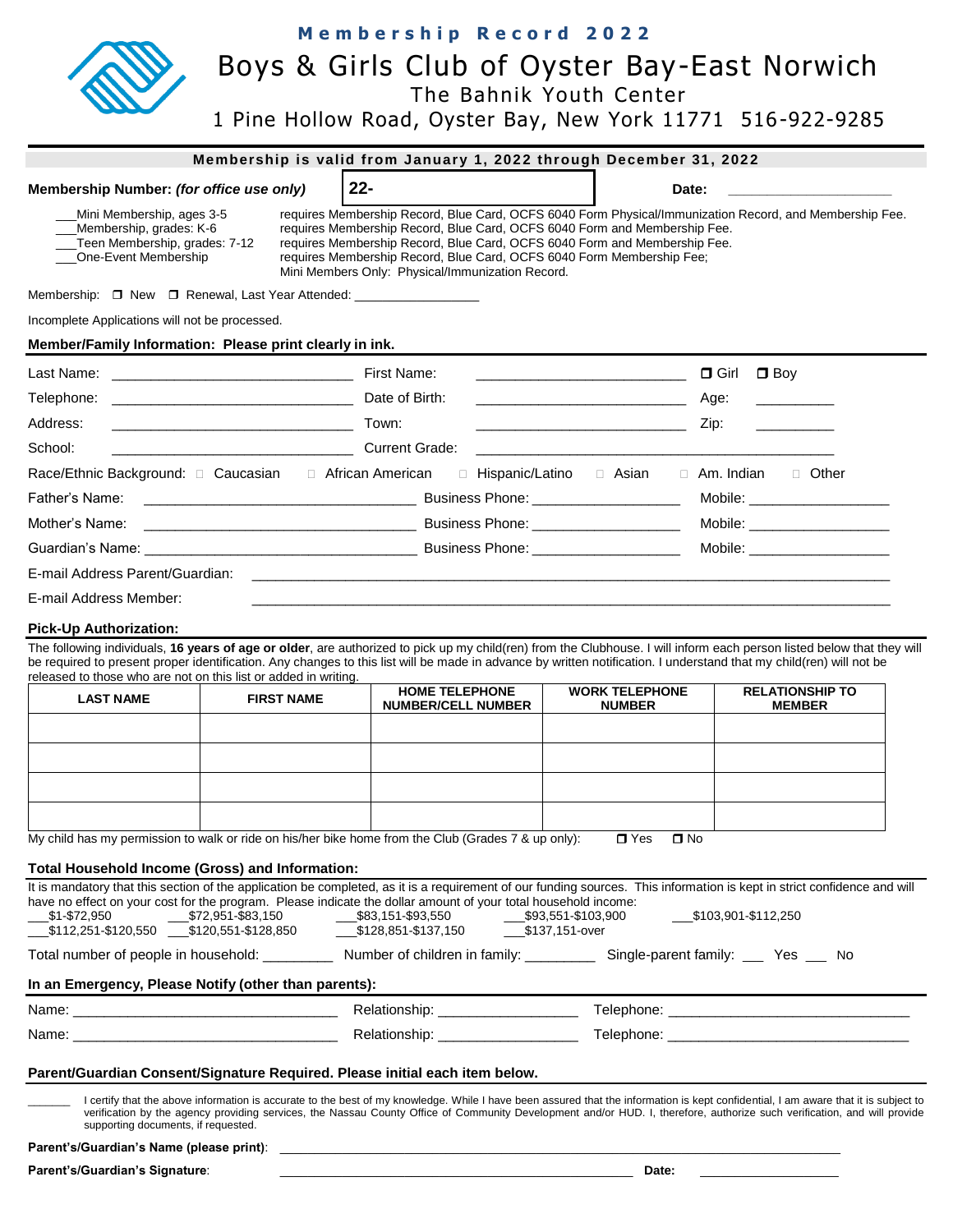

Boys & Girls Club of Oyster Bay-East Norwich

The Bahnik Youth Center

1 Pine Hollow Road, Oyster Bay, New York 11771 516 -922-9285

### **Parental Authorizations**

Confirmation of Receipt and Understanding of Member/Parent Handbook 2022

I have received a copy of the Boys & Girls Club of Oyster Bay-East Norwich's Member/Parent Handbook, which clearly outlines the Club's policies, rules and regulations. I fully understand and agree to review its contents, as well as to review Club rules and policies with my child. I am aware that failure to adhere to the policies therein may result in cancellation of my child's registration. The Member/Parent Handbook is available electronically on the Club's website at [www.bgcoben.org](http://www.bgcoben.org/) and in hard copy at the Club.

### Emergency Care:

In case of accident or injury, I authorize any and all emergency medical, dental, and/or surgical care and hospitalization advised by the physicians, surgeon or hospital necessary for the proper health and well-being of my child. I agree to the transportation of my child for the purpose of emergency health care, with immediate notification of the custodial parent, guardian, or person having legal custody.

### Homework Authorization:

- $\Box$  I would like my child to do his/her homework at the Boys & Girls Club.
- $\Box$  I would like my child to choose whether he/she would like to do his/her homework at the Boys & Girls Club.

### Transportation Permission:

I allow my child to participate in transportation to and from the Boys & Girls Clubhouse and OBENCSD schools to participate in the Before and After School Programs and/or to be transported off-site to participate in field trips. I understand that by signing below, I give the Boys & Girls Club of Oyster Bay-East Norwich permission to transport my child via bus and that I will be notified in advance of any field trip.

I understand that I will be notified in advance of any field trip.

- $\Box$  Yes, I allow my child to be transported.
- $\Box$  I do not allow my child to be transported, therefore, I will arrange for my child to be transported at my own expense.

#### COVID-19 Waiver:

The COVID-19 Waiver is located on page ten (10) of the Member/Parent Handbook, and by signing this agreement, I acknowledge that I have read and understand the information outlined in the COVID-19 Waiver and I voluntarily agree to assume all of the foregoing risks and accept sole responsibility for any injury to my child or myself (including, but not limited to, personal injury, disability, and death), illness, damage, loss, claim, liability, or expense, of any kind, that I or my child may experience or incur in connection with my child's attendance at the Club or participation in Club programming.

In addition, I understand my child may not attend the Club if they are ill, experiencing COVID-19 symptoms, have come in contact with someone who has tested positive with COVID-19, or have a temperature of 100 degrees or more. If my child becomes ill at the Club, I understand he/she will be isolated and will need to be picked up immediately by someone listed as an Authorized Pickup Person, and it is my responsibility to have a plan in place, should this happen.

By signing this contract, all parties agree to all of the above terms and policies, including financial responsibility for child care provided.

Child's Name: \_\_\_\_\_\_\_\_\_\_\_\_\_\_\_\_\_\_\_\_\_\_\_\_\_\_\_\_\_\_\_\_\_\_\_\_\_\_\_\_\_\_\_ Grade: \_\_\_\_\_\_\_\_\_\_\_\_\_\_\_\_\_ Parent's/Guardian's Name: \_\_\_\_\_\_\_\_\_\_\_\_\_\_\_\_\_\_\_\_\_\_\_\_\_\_\_\_\_\_\_\_\_\_\_\_\_\_\_\_\_\_\_ Date: \_\_\_\_\_\_\_\_\_\_\_\_\_\_\_\_\_ Parent's/Guardian's Signature: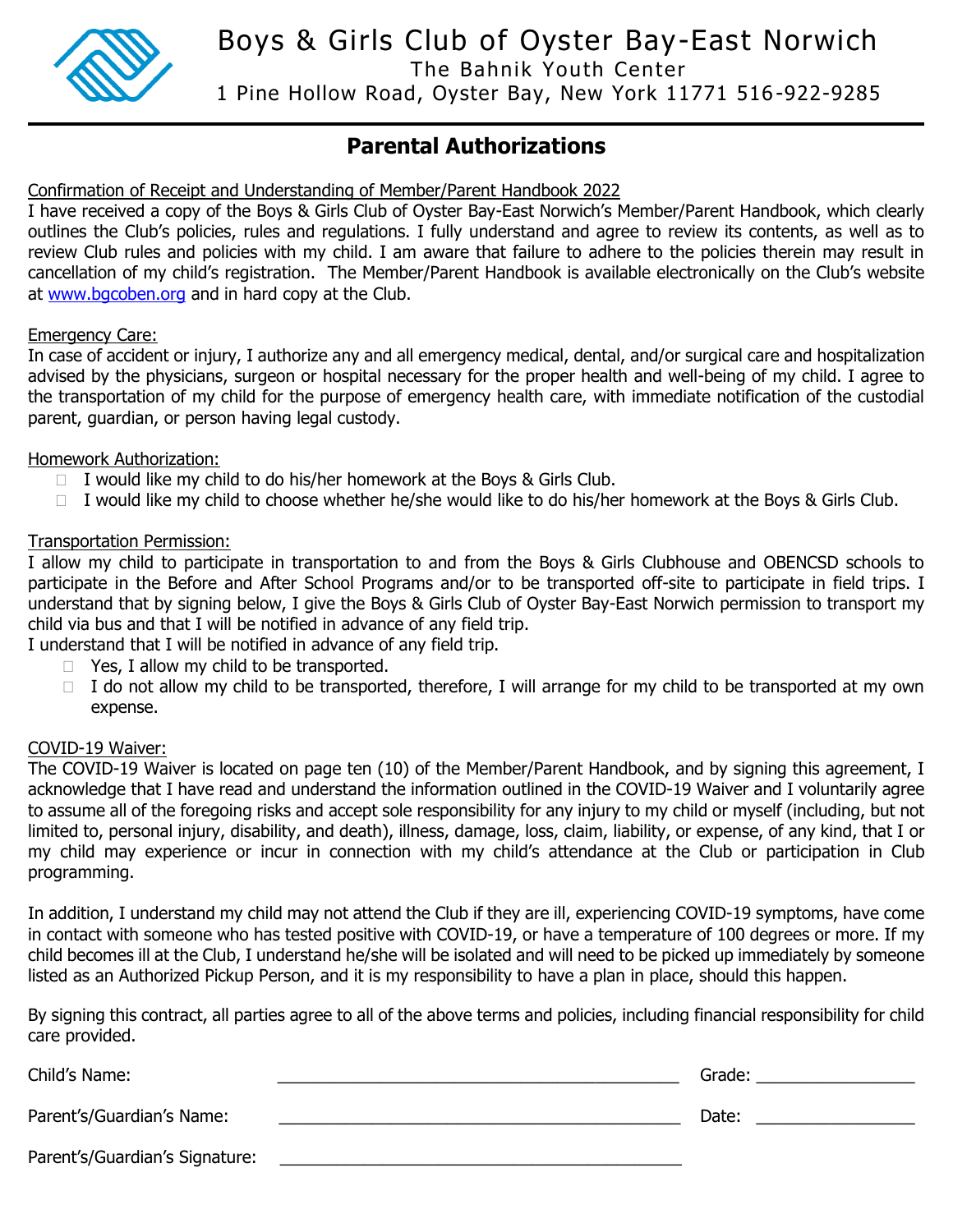### **ALL MEMBERS MUST FILL OUT THIS FORM**

NEW YORK STATE

OFFICE OF CHILDREN AND FAMILY SERVICES

|                |                                  |                                                                                                                        |                                                                 | DAY CARE ENROLLMENT                                                 |                   |                                   |                      |  |  |
|----------------|----------------------------------|------------------------------------------------------------------------------------------------------------------------|-----------------------------------------------------------------|---------------------------------------------------------------------|-------------------|-----------------------------------|----------------------|--|--|
|                |                                  | PROGRAM NAME:                                                                                                          | <b>ADDRESS:</b>                                                 |                                                                     |                   | PHONE NUMBER:                     |                      |  |  |
|                | <b>PHOTO OF</b>                  | CHILD'S FULL NAME:                                                                                                     |                                                                 |                                                                     | DATE OF BIRTH:    | $\rightarrow$                     | GENDER:              |  |  |
|                | <b>CHILD (Optional)</b>          | PREFERRED NAME/NICKNAME:                                                                                               |                                                                 |                                                                     | $\sqrt{2}$        | $\prime$                          |                      |  |  |
|                |                                  | <b>CHILD'S HOME ADDRESS:</b>                                                                                           |                                                                 |                                                                     |                   |                                   |                      |  |  |
|                |                                  |                                                                                                                        |                                                                 |                                                                     |                   |                                   |                      |  |  |
|                |                                  | NAME OF PERSON ENROLLING CHILD:                                                                                        |                                                                 | <b>RELATIONSHIP TO CHILD:</b>                                       |                   |                                   |                      |  |  |
|                |                                  |                                                                                                                        |                                                                 | □ Parent □ Guardian □ Caretaker □ Relative _____                    |                   |                                   |                      |  |  |
|                |                                  |                                                                                                                        |                                                                 |                                                                     |                   |                                   |                      |  |  |
|                | $\rightarrow$                    | PHONE NUMBER(S) OF PERSON ENROLLING CHILD:                                                                             | ADDRESS OF PERSON ENROLLING CHILD (IF DIFFERENT<br>THAN CHILD): |                                                                     |                   |                                   |                      |  |  |
|                | <b>EMAIL ADDRESS:</b>            |                                                                                                                        | $\bigsqcup$ ok to text                                          |                                                                     |                   |                                   |                      |  |  |
|                |                                  | <b>EMERGENCY CONTACT NAMES / ADDRESSES</b>                                                                             | <b>Authorized</b>                                               | <b>PRIMARY PHONE</b>                                                |                   | <b>OTHER PHONE NUMBER / EMAIL</b> |                      |  |  |
|                |                                  |                                                                                                                        | to Pick Up                                                      | <b>NUMBER</b>                                                       |                   |                                   |                      |  |  |
|                |                                  |                                                                                                                        | <b>Child</b>                                                    |                                                                     |                   |                                   |                      |  |  |
|                | PRIMARY CONTACT:                 |                                                                                                                        |                                                                 | $( )$ ) -                                                           | $( )$ $-$         |                                   |                      |  |  |
|                |                                  |                                                                                                                        | Yes<br>No                                                       | $\Box$ ok to text                                                   | $\Box$ ok to text |                                   |                      |  |  |
|                |                                  |                                                                                                                        |                                                                 | $( )$ $-$                                                           | $( )$ $-$         |                                   |                      |  |  |
| EMERGENCY INFO |                                  |                                                                                                                        | Yes                                                             | $\Box$ ok to text                                                   | $\Box$ ok to text |                                   |                      |  |  |
|                |                                  |                                                                                                                        | No                                                              |                                                                     |                   |                                   |                      |  |  |
|                |                                  |                                                                                                                        | Yes                                                             | $( )$ $-$                                                           | $( )$ ) $-$       |                                   |                      |  |  |
|                |                                  |                                                                                                                        | No                                                              | $\Box$ ok to text                                                   | $\Box$ ok to text |                                   |                      |  |  |
|                | <b>FOR PROGRAM USE ONLY</b>      |                                                                                                                        |                                                                 | <b>FOR PROGRAM USE ONLY</b>                                         |                   |                                   |                      |  |  |
|                | DATE OF ENROLLMENT:              | $\frac{1}{2}$<br>$\sqrt{2}$                                                                                            |                                                                 | DATE OF DISENROLLMENT:                                              | $\sqrt{1}$        |                                   |                      |  |  |
|                | OCFS-LDSS-0792 (08/2019) REVERSE |                                                                                                                        |                                                                 |                                                                     | DATE OF BIRTH:    |                                   |                      |  |  |
|                | <b>CHILD'S FULL NAME:</b>        |                                                                                                                        |                                                                 |                                                                     |                   | $\sqrt{1}$                        |                      |  |  |
|                |                                  | Check boxes below to indicate if your child has any special needs/services:                                            |                                                                 | $\Box$ None                                                         |                   |                                   |                      |  |  |
|                |                                  | □ Early Intervention/Special Education □ Occupational Therapy                                                          |                                                                 | □ Speech/Language                                                   | Physical Therapy  |                                   |                      |  |  |
|                |                                  |                                                                                                                        |                                                                 |                                                                     |                   |                                   |                      |  |  |
|                | $\Box$ Other                     |                                                                                                                        |                                                                 |                                                                     |                   |                                   |                      |  |  |
|                |                                  | Please provide information here AND discuss with your child care provider:                                             |                                                                 |                                                                     |                   |                                   |                      |  |  |
|                |                                  | CHILD'S PRIMARY CARE PHYSICIAN'S NAME/ GROUP:                                                                          |                                                                 |                                                                     |                   | PHONE NUMBER:                     |                      |  |  |
|                |                                  |                                                                                                                        |                                                                 |                                                                     |                   |                                   |                      |  |  |
|                | PREFERRED HOSPITAL:              |                                                                                                                        |                                                                 |                                                                     |                   | <b>PHONE NUMBER:</b>              |                      |  |  |
|                | <b>CHILD'S DENTAL CARE:</b>      |                                                                                                                        |                                                                 |                                                                     |                   | <b>PHONE NUMBER:</b>              |                      |  |  |
|                |                                  |                                                                                                                        |                                                                 |                                                                     |                   |                                   |                      |  |  |
|                |                                  | Child health care information is available by calling toll-free 1-800-698-4543 or                                      |                                                                 |                                                                     |                   |                                   |                      |  |  |
|                |                                  |                                                                                                                        |                                                                 | the NYS Health Marketplace website: https://nystateofhealth.ny.gov/ |                   |                                   |                      |  |  |
|                | <b>AGREEMENTS</b>                |                                                                                                                        |                                                                 |                                                                     |                   |                                   |                      |  |  |
|                |                                  |                                                                                                                        |                                                                 |                                                                     |                   |                                   | $\Box$ Yes $\Box$ No |  |  |
|                |                                  | • I consent for my child to take part in neighborhood trips (i.e., library, park and playground) away from the program |                                                                 |                                                                     |                   | $\Box$ Yes                        | $\Box$ No            |  |  |
|                |                                  | • I understand the program may need additional permissions for situations such as transportation, medication,          |                                                                 |                                                                     |                   | $\Box$ Yes                        | $\Box$ No            |  |  |
|                |                                  |                                                                                                                        |                                                                 |                                                                     |                   | $\Box$ Yes                        | $\Box$ No            |  |  |
|                |                                  | • I understand the program must give parents, at the time of enrollment of a child, a written policy statement as      |                                                                 |                                                                     |                   | $\Box$ Yes                        | $\Box$ No            |  |  |
|                |                                  | • I agree to review and update this information whenever a change occurs and at least once every year                  |                                                                 |                                                                     |                   | $\Box$ Yes                        | ∣ ∣No                |  |  |
|                |                                  | SIGNATURE - PARENT OR PERSON(S) LEGALLY RESPONSIBLE:                                                                   |                                                                 |                                                                     |                   | DATE:                             |                      |  |  |

/ /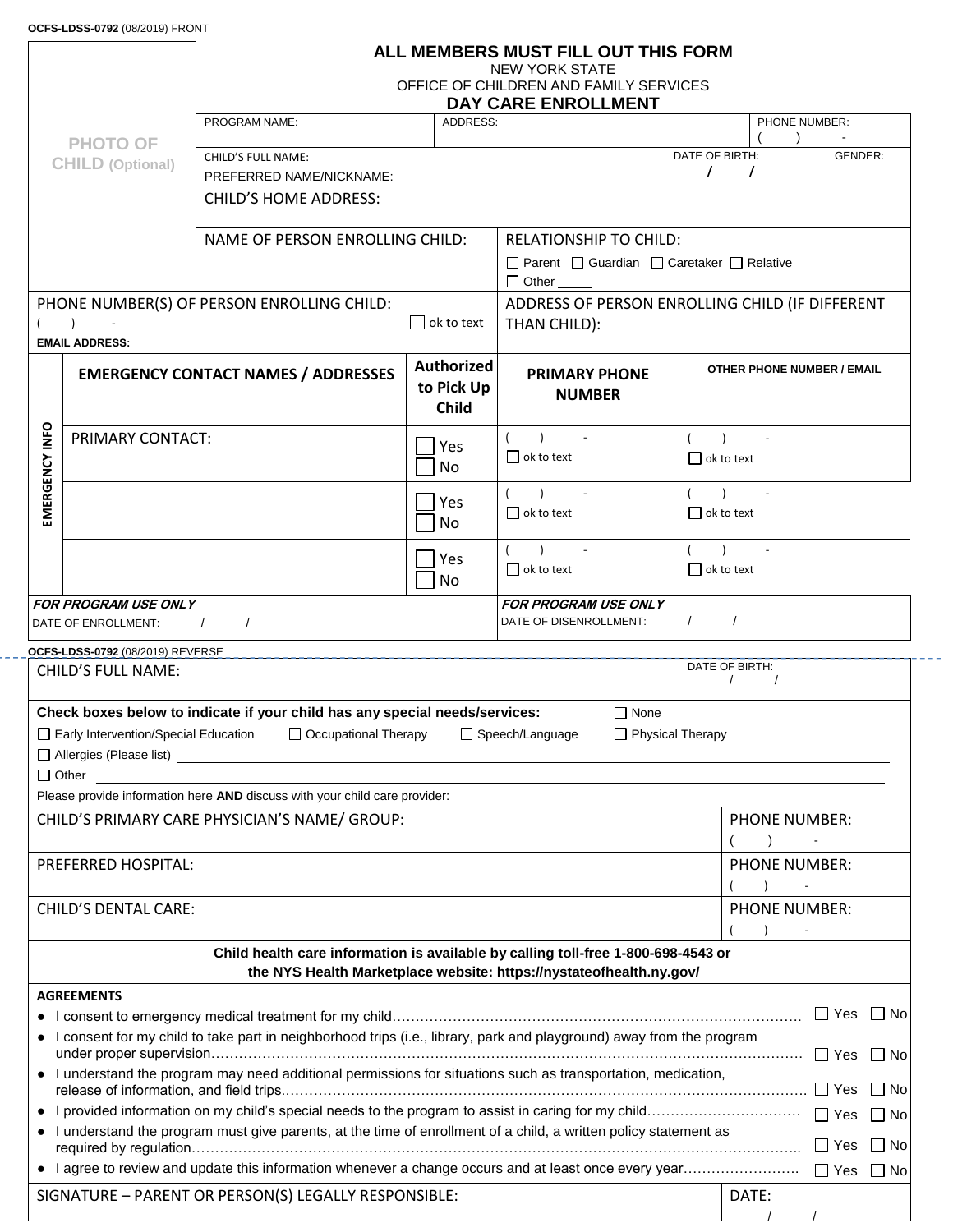#### CFS-6040 NEW YOK STATE OFFICE OF CHILDREN AND FAMILY SERVICES

### **CHILD CARE EMPLOYEE, VOLUNTEER, PARENT, CHILD AND ESSENTIAL VISITORS HEALTH SCREENING ONE-TIME ATTESTATION**

Before entering a child care program, employees, volunteers, parents, children and essential visitors *must complete a health screening questionnaire daily. In addition, each employee, volunteer, parent, child and essential visitor must sign and submit this form to the program one time.* Employees, volunteers, parents, children and essential visitors must answer all questions and take their temperature daily to confirm a body temperature lower than 100.0 degrees Fahrenheit. If anyone answers "Yes" to any of the questions below, they cannot enter the child care program. A parent or guardian is responsible for completing daily screening on behalf of their child(ren). **Self-Screening:**

Below are the self-screening questions that employees, volunteers, parents, children and essential visitors are required to answer **daily**. If any of the answers to the below questions are "Yes," individuals **cannot** enter the program. If the answers are "No" to all the following questions, individuals may enter the program. If employees, volunteers, parents, children and essential visitors cannot take their temperature at home, but answer "No" to all other questions, they may report to the program to have their temperature taken on site.

- 1. Is your temperature higher than or equal to 100.0 degrees Fahrenheit?
- 2. Have you had any known contact with a person confirmed or suspected to have COVID-19 in the past 14 days?
- 3. Are you currently experiencing *ANY* of the following symptoms?
	- o Cough (new or worsening)
	- o Shortness of breath (new or worsening)
	- o Trouble breathing (new or worsening)
	- o Fever
	- o Chills
	- o Muscle pain (new or worsening)
	- o Headache (new or worsening)
	- $\circ$  Sore throat (new or worsening)
	- o New loss of taste
	- o New loss of smell
- 4. Have you tested positive for COVID-19 through a diagnostic test in the past 14 days?

If you have answered "NO" to all questions, you have passed and may enter the program.

If you have answered "YES" to any question, you will not be allowed to enter the program.

**Attestation:** By signing this document, I agree that I will self-monitor these symptoms each day and report the outcome per the instructions above and will not enter any child care program if any of the above symptoms or conditions are present.

| Signature | Date |
|-----------|------|
|           |      |
| Signature | Date |
|           |      |
|           |      |

**MEMBER NAME:** 

*Note: This document must be signed and returned to the program prior to entry. A signed copy needs to be provided only once. The child care program must retain a copy for their records.*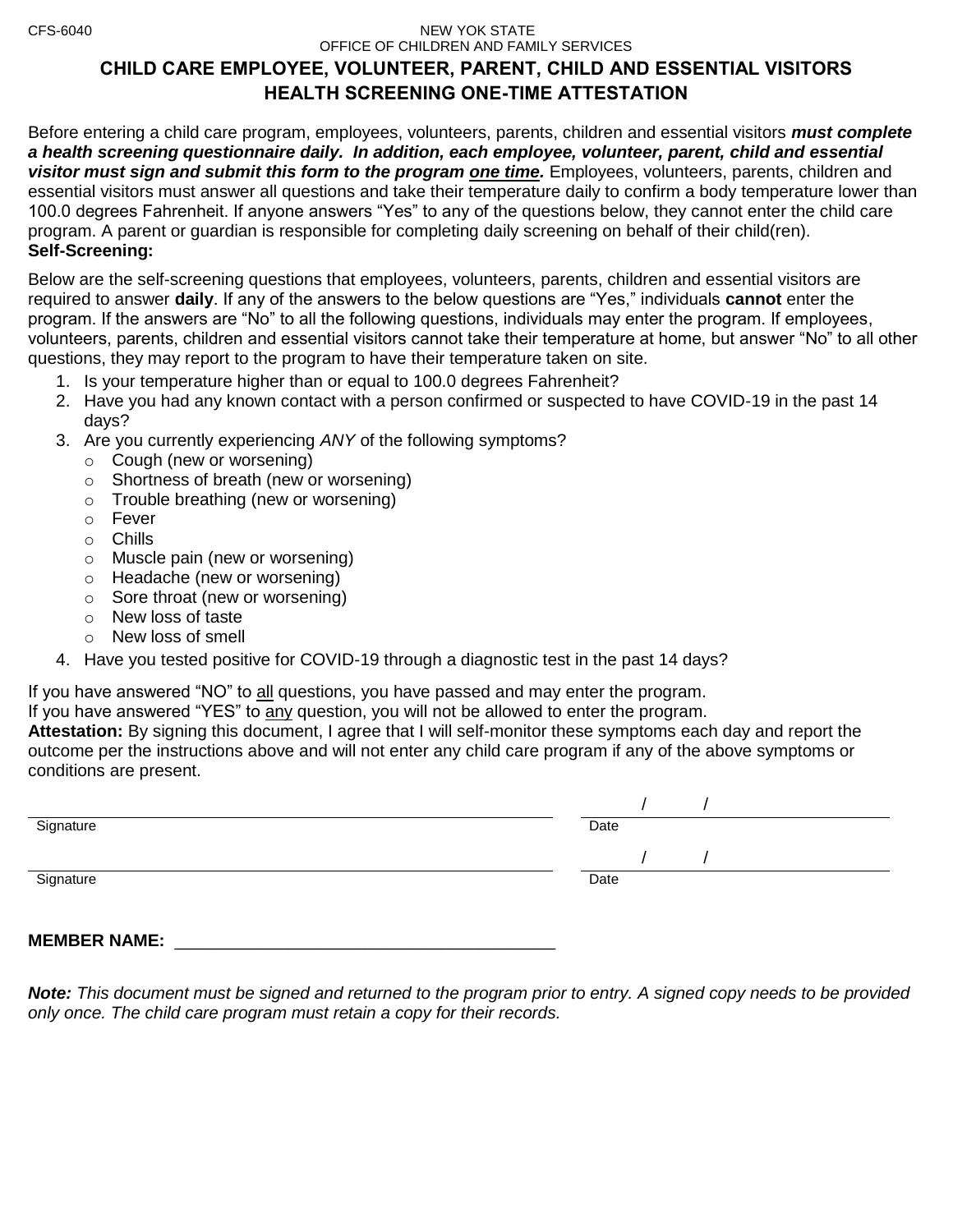### **Please Complete One Slip per Child:**

Member's Last Name, First Name (Please Print)

### **Payment Slip for: \_\_\_\_\_\_\_\_\_\_\_\_\_\_\_\_\_\_\_\_\_**

| <b>Membership Fee</b><br>January $1$ – December 31, 2022 $@$ \$____ per member:                                                                                           | $\frac{1}{2}$                                                                                                                                                                                                                                                                                                                                                       |
|---------------------------------------------------------------------------------------------------------------------------------------------------------------------------|---------------------------------------------------------------------------------------------------------------------------------------------------------------------------------------------------------------------------------------------------------------------------------------------------------------------------------------------------------------------|
| Mini Campers Tuition (Morning Session __ Afternoon Session __)                                                                                                            |                                                                                                                                                                                                                                                                                                                                                                     |
| Weekly: Enrollment in ____ weeks @ \$169.95 per wk.:                                                                                                                      | $\frac{1}{2}$                                                                                                                                                                                                                                                                                                                                                       |
|                                                                                                                                                                           | $\frac{1}{2}$                                                                                                                                                                                                                                                                                                                                                       |
| Sibling: Enrollment in ____ weeks @ \$164.85 per wk.:<br>Renewal: Enrollment in ____ weeks @ \$166.55 per wk.:                                                            | $\frac{1}{2}$                                                                                                                                                                                                                                                                                                                                                       |
| <b>Summer Campers, Grades K-2, Tuition</b>                                                                                                                                |                                                                                                                                                                                                                                                                                                                                                                     |
| Weekly: Enrollment in ____ weeks @ \$262.65 per wk.:                                                                                                                      | $\frac{1}{2}$                                                                                                                                                                                                                                                                                                                                                       |
| Sibling: Enrollment in ____ weeks @ \$254.77 per wk.:                                                                                                                     | $\begin{picture}(20,20) \put(0,0){\vector(1,0){100}} \put(15,0){\vector(1,0){100}} \put(15,0){\vector(1,0){100}} \put(15,0){\vector(1,0){100}} \put(15,0){\vector(1,0){100}} \put(15,0){\vector(1,0){100}} \put(15,0){\vector(1,0){100}} \put(15,0){\vector(1,0){100}} \put(15,0){\vector(1,0){100}} \put(15,0){\vector(1,0){100}} \put(15,0){\vector(1,0){100}} \$ |
| Renewal: Enrollment in ____ weeks @ \$257.40 per wk.:                                                                                                                     | $\frac{1}{2}$                                                                                                                                                                                                                                                                                                                                                       |
| <b>Summer Campers, Grades 3-8, Tuition</b>                                                                                                                                |                                                                                                                                                                                                                                                                                                                                                                     |
| Weekly: Enrollment in ____ weeks @ \$231.75 per wk.:                                                                                                                      | $\begin{array}{c c} \n\end{array}$                                                                                                                                                                                                                                                                                                                                  |
| Sibling: Enrollment in ____ weeks @ \$224.80 per wk.:                                                                                                                     | $\frac{1}{2}$                                                                                                                                                                                                                                                                                                                                                       |
| Renewal: Enrollment in ____ weeks @ \$227.12 per wk.:                                                                                                                     | $\frac{1}{2}$                                                                                                                                                                                                                                                                                                                                                       |
| Extended Day for Campers - Morning Session @ 7 a.m., Grades K-8,                                                                                                          |                                                                                                                                                                                                                                                                                                                                                                     |
| Tuition                                                                                                                                                                   |                                                                                                                                                                                                                                                                                                                                                                     |
| Weekly: Enrollment in ____ weeks @ \$43.78 per wk.: \$_____________                                                                                                       |                                                                                                                                                                                                                                                                                                                                                                     |
| Sibling: Enrollment in ____ weeks @ \$42.47 per wk.: \$____________                                                                                                       |                                                                                                                                                                                                                                                                                                                                                                     |
| Extended Day for Campers - Morning Session @ 8 a.m., Grades K-8,                                                                                                          |                                                                                                                                                                                                                                                                                                                                                                     |
| Tuition                                                                                                                                                                   |                                                                                                                                                                                                                                                                                                                                                                     |
| Weekly: Enrollment in _____ weeks @ \$21.89 per wk.:                                                                                                                      | $\sim$                                                                                                                                                                                                                                                                                                                                                              |
| Sibling: Enrollment in ____ weeks @ \$21.23 per wk.:                                                                                                                      | $\frac{1}{2}$                                                                                                                                                                                                                                                                                                                                                       |
| Extended Day for Campers - Afternoon Session, Grades K-8, Tuition                                                                                                         |                                                                                                                                                                                                                                                                                                                                                                     |
| Weekly: Enrollment in $\_\_\$ weeks $@$ \$65.66 per wk.: $$\_\$$                                                                                                          |                                                                                                                                                                                                                                                                                                                                                                     |
| Sibling: Enrollment in ____ weeks @ \$63.70 per wk.:                                                                                                                      | $\frac{1}{2}$                                                                                                                                                                                                                                                                                                                                                       |
| Extended Day for Campers - Morning and Afternoon Sessions,                                                                                                                |                                                                                                                                                                                                                                                                                                                                                                     |
| <b>Grades K-8, Tuition</b>                                                                                                                                                |                                                                                                                                                                                                                                                                                                                                                                     |
| Weekly: Enrollment in ____ wks. @ \$77.25 per wk.: \$_____________                                                                                                        |                                                                                                                                                                                                                                                                                                                                                                     |
| Sibling: Enrollment in ____ wks. @ \$74.93 per wk.: \$                                                                                                                    |                                                                                                                                                                                                                                                                                                                                                                     |
| Five-Day Meal Plan - Grades K-8, Tuition                                                                                                                                  |                                                                                                                                                                                                                                                                                                                                                                     |
| Enrollment in ____ wks. @ \$25.75 per wk.:                                                                                                                                | $\frac{1}{2}$                                                                                                                                                                                                                                                                                                                                                       |
| Enrollment in _____ days @ \$5.15 per day:                                                                                                                                | $\frac{1}{2}$                                                                                                                                                                                                                                                                                                                                                       |
| Afternoon Adventures – Grades K-8, Tuition                                                                                                                                |                                                                                                                                                                                                                                                                                                                                                                     |
| Weekly: Enrollment in _____ wks. @ \$103.00 per wk.: \$____________________________<br>Sibling: Enrollment in _____ wks. @ \$99.91 per wk.: \$___________________________ |                                                                                                                                                                                                                                                                                                                                                                     |
|                                                                                                                                                                           |                                                                                                                                                                                                                                                                                                                                                                     |
| Extended Day for Non-Campers - Grades K-8, Tuition                                                                                                                        |                                                                                                                                                                                                                                                                                                                                                                     |
| Weekly: Enrollment in ____ wks. @ \$103.00 per wk.: \$_____________                                                                                                       |                                                                                                                                                                                                                                                                                                                                                                     |
| Sibling: Enrollment in ____ wks. @ \$99.91 per wk.: \$_____________                                                                                                       |                                                                                                                                                                                                                                                                                                                                                                     |
| Day-By-Day – Mini Campers and Grades K-8, Tuition                                                                                                                         |                                                                                                                                                                                                                                                                                                                                                                     |
| Mini:                                                                                                                                                                     |                                                                                                                                                                                                                                                                                                                                                                     |
| Enrollment in $\frac{1}{\sqrt{2}}$ days $\overline{\text{Q}}$ \$55.16 per day: $\overline{\text{S}}$<br>$K-2$ :                                                           |                                                                                                                                                                                                                                                                                                                                                                     |
| $3 - 7:$                                                                                                                                                                  | $\frac{1}{2}$                                                                                                                                                                                                                                                                                                                                                       |
| EC-Morning 7 am:<br>Enrollment in _____ days @ \$9.19 per day:                                                                                                            |                                                                                                                                                                                                                                                                                                                                                                     |
| EC-Morning 8 am:                                                                                                                                                          | $\frac{1}{2}$                                                                                                                                                                                                                                                                                                                                                       |
| Enrollment in _____ days @ \$4.59 per day:                                                                                                                                | $\frac{1}{2}$                                                                                                                                                                                                                                                                                                                                                       |
| EC-Afternoon: Enrollment in ____ days @ \$13.79 per day:                                                                                                                  | $\frac{1}{2}$                                                                                                                                                                                                                                                                                                                                                       |
| EC-A.M./P.M.: Enrollment in ____ days @ \$16.22 per day:                                                                                                                  | $\frac{1}{2}$                                                                                                                                                                                                                                                                                                                                                       |
| EC-Non-Camp: Enrollment in ____ days @ \$21.63 per day:                                                                                                                   | $\frac{1}{2}$                                                                                                                                                                                                                                                                                                                                                       |
| Afternoon Adv: Enrollment in ____ days @ \$21.63 per day:                                                                                                                 | $\frac{1}{2}$                                                                                                                                                                                                                                                                                                                                                       |
| Day of Registration Surcharge: Each Session \$10.00: \$                                                                                                                   |                                                                                                                                                                                                                                                                                                                                                                     |
|                                                                                                                                                                           |                                                                                                                                                                                                                                                                                                                                                                     |
| Season Pass Teen Center, Grades 7-12, Tuition                                                                                                                             |                                                                                                                                                                                                                                                                                                                                                                     |
| Season Pass Teen Center - Registered by May 13th<br>Season Pass Teen Center - Registered after May 13th                                                                   | \$14.00<br>\$25.00                                                                                                                                                                                                                                                                                                                                                  |
|                                                                                                                                                                           |                                                                                                                                                                                                                                                                                                                                                                     |
| <b>Total Due:</b>                                                                                                                                                         | $\frac{1}{2}$                                                                                                                                                                                                                                                                                                                                                       |
| Deposit: 1/2 of total Tuition:                                                                                                                                            | $\frac{1}{2}$                                                                                                                                                                                                                                                                                                                                                       |
|                                                                                                                                                                           |                                                                                                                                                                                                                                                                                                                                                                     |
| <b>Balance Due:</b>                                                                                                                                                       | $\frac{1}{2}$                                                                                                                                                                                                                                                                                                                                                       |
|                                                                                                                                                                           |                                                                                                                                                                                                                                                                                                                                                                     |
|                                                                                                                                                                           |                                                                                                                                                                                                                                                                                                                                                                     |

#### **Payment**

|  |  | Check enclosed, payable to: Boys & Girls Club of Oyster Bay-East Norwich |
|--|--|--------------------------------------------------------------------------|

\_\_\_ Credit Card: Visa, MasterCard, American Express

| I authorize the balance to be charged Friday, May 13, 2022  | $\Box$ YES $\Box$ NO |
|-------------------------------------------------------------|----------------------|
| Name of Cardholder:                                         |                      |
| Address:                                                    |                      |
| City, State:                                                |                      |
| <b>Account Number:</b><br>MasterCard<br>Visa<br>$\Box$<br>п | AMEX<br>п            |
| Expiration: (Month/Year)                                    |                      |
| Telephone Number:                                           |                      |

#### Signature: \_\_\_\_\_\_\_\_\_\_\_\_\_\_\_\_\_\_\_\_\_\_\_\_\_\_\_\_\_\_\_\_\_\_ Date: \_\_\_\_\_\_\_\_\_\_\_\_\_\_

#### **FOOD ALLERGIES**

The Boys & Girls Club is an allergy-sensitive facility. When choosing snacks and lunch to send with your child, please read the ingredient list on the labels very carefully to ensure that nuts or peanuts are not listed as actual ingredients. Only store bought, prepackaged foods with an ingredient label may be sent to share with other children. This means the product(s) cannot contain peanuts and cannot have the following warnings: "may contain…," "processed in a facility…," and/or "manufactured on shared equipment…" While we cannot guarantee a nut free environment, we will do our best.

### **Special Thank You To Our Friends:**

Felicia and Albert Anastasi Fran and John Bogut John Grillo Mary Gay and Jamie Townsend

### **Our Proud Sponsors …**

We gratefully acknowledge the contributions made by companies whose ads appear here and on the back cover. We kindly ask the community to patronize these establishments often.